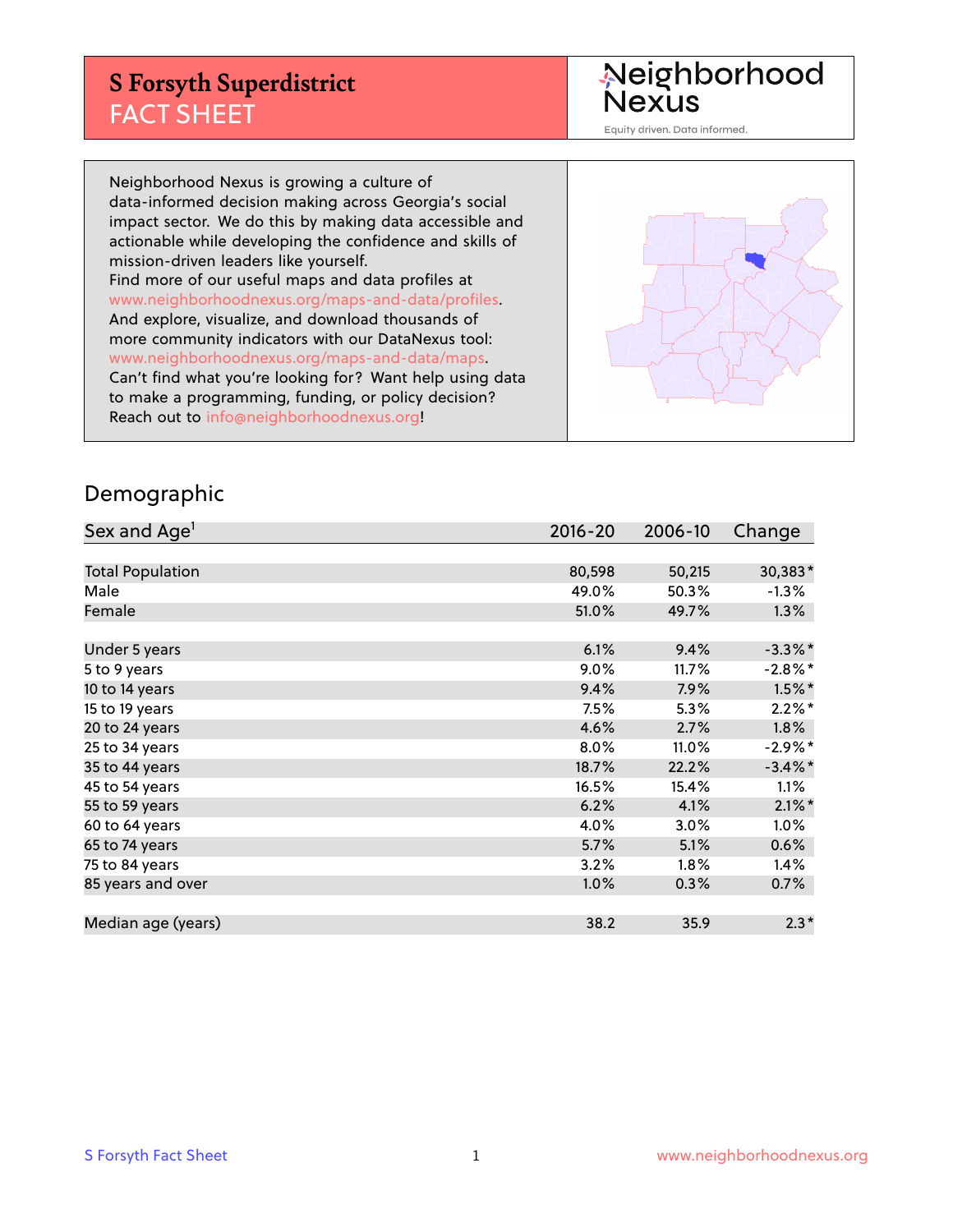# Demographic, continued...

| Race <sup>2</sup>                                            | $2016 - 20$ | 2006-10 | Change      |
|--------------------------------------------------------------|-------------|---------|-------------|
| <b>Total population</b>                                      | 80,598      | 50,215  | 30,383*     |
| One race                                                     | 95.1%       | 98.8%   | $-3.7%$ *   |
| White                                                        | 59.4%       | 81.6%   | $-22.1\%$ * |
| <b>Black or African American</b>                             | 4.3%        | 3.4%    | 0.9%        |
| American Indian and Alaska Native                            | 0.1%        | 0.2%    | $-0.1%$     |
| Asian                                                        | 29.5%       | 12.2%   | 17.4%*      |
| Native Hawaiian and Other Pacific Islander                   | 0.0%        | 0.1%    | $-0.1%$     |
| Some other race                                              | 1.8%        | 1.4%    | 0.4%        |
| Two or more races                                            | 4.9%        | 1.2%    | $3.7\%$ *   |
| Race alone or in combination with other race(s) <sup>3</sup> | $2016 - 20$ | 2006-10 | Change      |
| Total population                                             | 80,598      | 50,215  | 30,383*     |
| White                                                        | 63.3%       | 82.7%   | $-19.4%$ *  |
| <b>Black or African American</b>                             | 5.5%        | 3.7%    | $1.8\%$ *   |
| American Indian and Alaska Native                            | 0.6%        | 0.5%    | 0.1%        |
| Asian                                                        | 31.6%       | 12.7%   | 19.0%*      |
| Native Hawaiian and Other Pacific Islander                   | 0.1%        | 0.2%    | $-0.1%$     |
| Some other race                                              | 3.9%        | 1.7%    | $2.2\%$ *   |
| Hispanic or Latino and Race <sup>4</sup>                     | $2016 - 20$ | 2006-10 | Change      |
| Total population                                             | 80,598      | 50,215  | 30,383*     |
| Hispanic or Latino (of any race)                             | 8.4%        | 7.7%    | 0.7%        |
| Not Hispanic or Latino                                       | 91.6%       | 92.3%   | $-0.7%$     |
| White alone                                                  | 54.5%       | 75.7%   | $-21.2%$    |
| <b>Black or African American alone</b>                       | 4.2%        | 3.2%    | 1.0%        |
| American Indian and Alaska Native alone                      | 0.1%        | 0.2%    | $-0.1%$     |
| Asian alone                                                  | 29.4%       | 12.1%   | 17.2%*      |
| Native Hawaiian and Other Pacific Islander alone             | 0.0%        | 0.0%    | $-0.0%$     |
| Some other race alone                                        | 0.3%        | 0.1%    | 0.2%        |
| Two or more races                                            | 3.2%        | 1.0%    | $2.2\%$ *   |
| U.S. Citizenship Status <sup>5</sup>                         | $2016 - 20$ | 2006-10 | Change      |
| Foreign-born population                                      | 24,033      | 8,716   | 15,317*     |
| Naturalized U.S. citizen                                     | 45.9%       | 40.0%   | 5.9%        |
| Not a U.S. citizen                                           | 54.1%       | 60.0%   | $-5.9%$     |
|                                                              |             |         |             |
| Citizen, Voting Age Population <sup>6</sup>                  | $2016 - 20$ | 2006-10 | Change      |
| Citizen, 18 and over population                              | 45,448      | 28,987  | 16,461*     |
| Male                                                         | 48.7%       | 49.0%   | $-0.3%$     |
| Female                                                       | 51.3%       | 51.0%   | 0.3%        |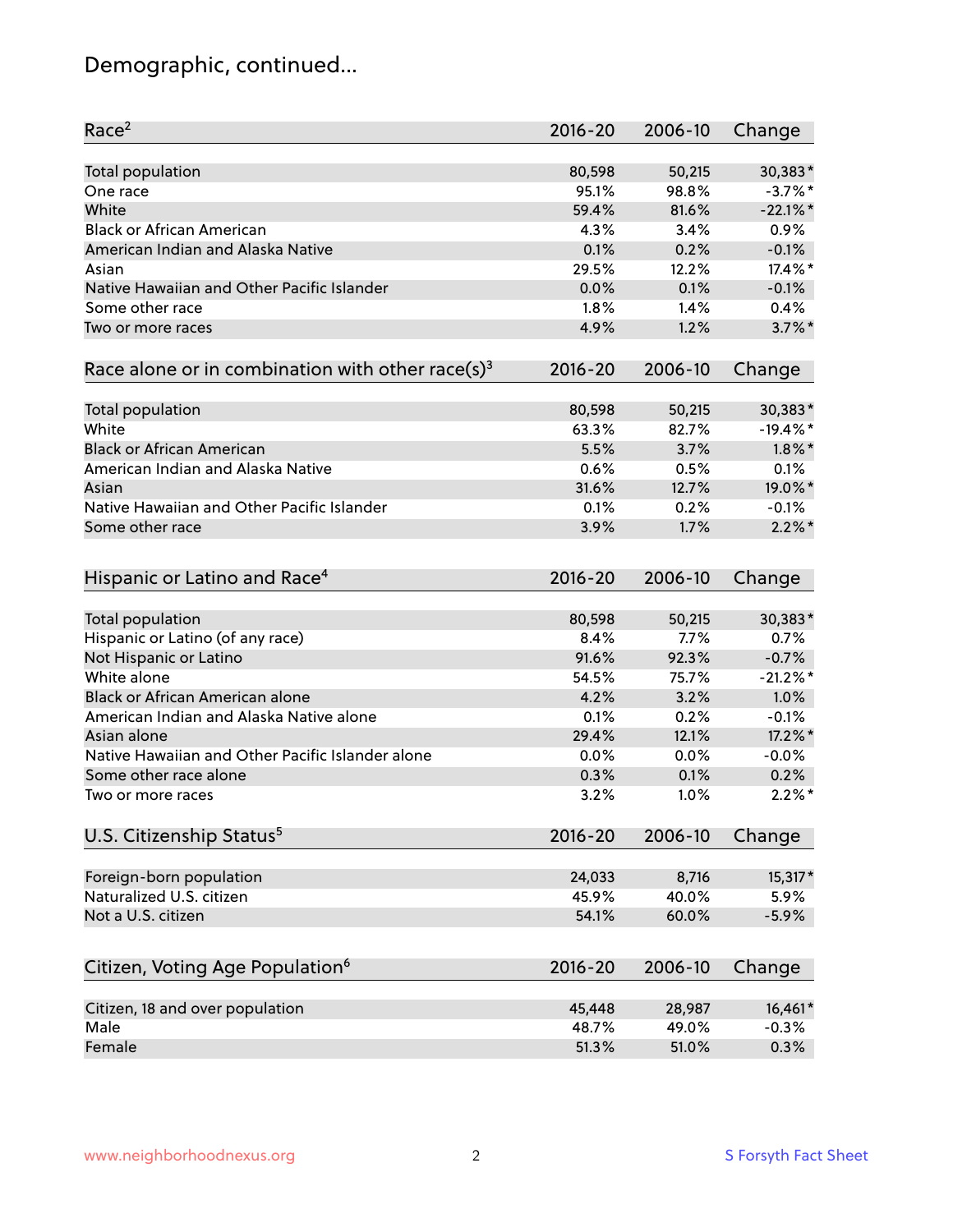#### Economic

| Income <sup>7</sup>                                 | $2016 - 20$ | 2006-10 | Change     |
|-----------------------------------------------------|-------------|---------|------------|
|                                                     |             |         |            |
| All households                                      | 26,365      | 16,230  | 10,135*    |
| Less than \$10,000                                  | 2.8%        | 2.0%    | 0.7%       |
| \$10,000 to \$14,999                                | 1.5%        | 1.0%    | 0.5%       |
| \$15,000 to \$24,999                                | 2.5%        | 2.6%    | $-0.2%$    |
| \$25,000 to \$34,999                                | 2.5%        | 3.0%    | $-0.5%$    |
| \$35,000 to \$49,999                                | 5.4%        | 6.1%    | $-0.7%$    |
| \$50,000 to \$74,999                                | 9.5%        | 11.4%   | $-1.9%$    |
| \$75,000 to \$99,999                                | 8.8%        | 16.1%   | $-7.3\%$ * |
| \$100,000 to \$149,999                              | 22.0%       | 27.7%   | $-5.7\%$ * |
| \$150,000 to \$199,999                              | 18.3%       | 15.8%   | 2.5%       |
| \$200,000 or more                                   | 26.7%       | 14.2%   | 12.5%*     |
| Median household income (dollars)                   | 137,619     | 112,576 | 25,044*    |
| Mean household income (dollars)                     | 159,856     | 128,276 | 31,579*    |
| With earnings                                       | 89.2%       | 92.3%   | $-3.1\%$ * |
| Mean earnings (dollars)                             | 161,893     | 124,717 | 37,176*    |
| <b>With Social Security</b>                         | 18.8%       | 13.6%   | $5.2\%$ *  |
| Mean Social Security income (dollars)               | 24,908      | 18,012  | 6,896*     |
| With retirement income                              | 15.0%       | 11.5%   | $3.5\%$ *  |
| Mean retirement income (dollars)                    | 33,252      | 29,591  | 3,661      |
| With Supplemental Security Income                   | $2.0\%$     | 1.2%    | 0.8%       |
| Mean Supplemental Security Income (dollars)         | 9,487       | 8,159   | 1,327      |
| With cash public assistance income                  | 0.6%        | 0.6%    | $-0.1%$    |
| Mean cash public assistance income (dollars)        | 679         | 1,984   | $-1,305$   |
| With Food Stamp/SNAP benefits in the past 12 months | 2.0%        | 0.6%    | 1.4%       |
|                                                     |             |         |            |
| Families                                            | 22,194      | 13,675  | 8,519*     |
| Less than \$10,000                                  | 1.9%        | 1.8%    | 0.1%       |
| \$10,000 to \$14,999                                | 1.3%        | 0.7%    | 0.6%       |
| \$15,000 to \$24,999                                | 1.5%        | 1.5%    | $-0.1%$    |
| \$25,000 to \$34,999                                | 1.5%        | 2.8%    | $-1.3%$    |
| \$35,000 to \$49,999                                | 3.7%        | 4.1%    | $-0.4%$    |
| \$50,000 to \$74,999                                | 8.4%        | 10.2%   | $-1.8%$    |
| \$75,000 to \$99,999                                | 8.4%        | 15.5%   | $-7.1\%$ * |
| \$100,000 to \$149,999                              | 23.1%       | 29.7%   | $-6.6%$ *  |
| \$150,000 to \$199,999                              | 20.2%       | 17.4%   | 2.8%       |
| \$200,000 or more                                   | 30.2%       | 16.4%   | 13.8%*     |
| Median family income (dollars)                      | 150,837     | 120,984 | 29,853*    |
| Mean family income (dollars)                        | 169,617     | 137,839 | 31,778*    |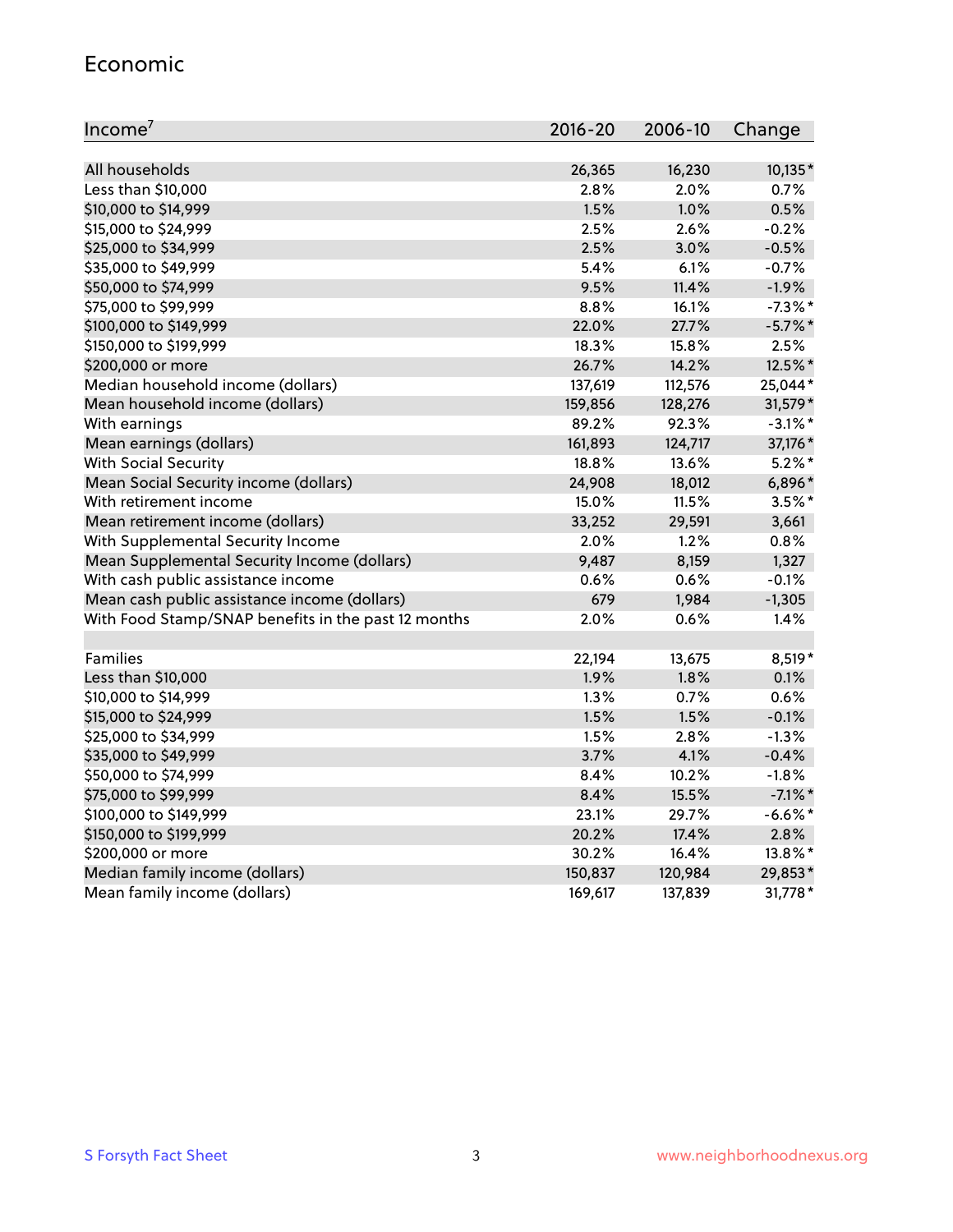#### Economic, continued...

| Income, continued <sup>8</sup>                                        | $2016 - 20$ | 2006-10 | Change   |
|-----------------------------------------------------------------------|-------------|---------|----------|
|                                                                       |             |         |          |
| Nonfamily households                                                  | 4,171       | 2,555   | $1,616*$ |
| Median nonfamily income (dollars)                                     | 61,132      | 65,711  | $-4,579$ |
| Mean nonfamily income (dollars)                                       | 102,603     | 72,942  | 29,661*  |
| Median earnings for workers (dollars)                                 | 66,928      | 56,200  | 10,728*  |
| Median earnings for male full-time, year-round workers                | (X)         | 92,307  | $(X)$ +  |
| (dollars)                                                             |             |         |          |
| Median earnings for female full-time, year-round workers<br>(dollars) | 71,701      | 58,912  | 12,789*  |
| Per capita income (dollars)                                           | 52,299      | 41,785  | 10,514*  |
|                                                                       |             |         |          |
| Families and People Below Poverty Level <sup>9</sup>                  | $2016 - 20$ | 2006-10 | Change   |
|                                                                       |             |         |          |
| <b>All families</b>                                                   | 3.8%        | 3.0%    | 0.8%     |
| With related children under 18 years                                  | 4.4%        | 4.4%    | 0.1%     |
| With related children under 5 years only                              | 4.5%        | 3.0%    | 1.5%     |
| Married couple families                                               | 1.8%        | 2.0%    | $-0.2%$  |
| With related children under 18 years                                  | 1.2%        | 2.7%    | $-1.6%$  |
| With related children under 5 years only                              | 0.4%        | 1.3%    | $-0.9%$  |
| Families with female householder, no husband present                  | 24.4%       | 15.8%   | 8.6%     |
| With related children under 18 years                                  | 40.5%       | 23.8%   | 16.7%    |
| With related children under 5 years only                              | 49.3%       | 45.0%   | 4.3%     |
|                                                                       |             |         |          |
| All people                                                            | 4.2%        | 4.0%    | 0.2%     |
| Under 18 years                                                        | 5.2%        | 4.8%    | 0.4%     |
| Related children under 18 years                                       | 5.2%        | 4.8%    | 0.3%     |
| Related children under 5 years                                        | 8.3%        | 6.4%    | 1.9%     |
| Related children 5 to 17 years                                        | 4.4%        | 4.2%    | 0.2%     |
| 18 years and over                                                     | 3.8%        | 3.7%    | 0.2%     |
| 18 to 64 years                                                        | 3.9%        | 3.4%    | 0.5%     |
| 65 years and over                                                     | 3.6%        | 5.9%    | $-2.3%$  |
| People in families                                                    | 3.4%        | 3.3%    | 0.1%     |
| Unrelated individuals 15 years and over                               | 14.6%       | 13.3%   | 1.2%     |
|                                                                       |             |         |          |
| Non-Hispanic white people                                             | 2.6%        | 2.4%    | 0.2%     |
| Black or African-American people                                      | 5.1%        | 0.0%    | 5.1%     |
| Asian people                                                          | 3.4%        | 4.8%    | $-1.5%$  |
| Hispanic or Latino people                                             | 17.4%       | 21.3%   | $-3.9%$  |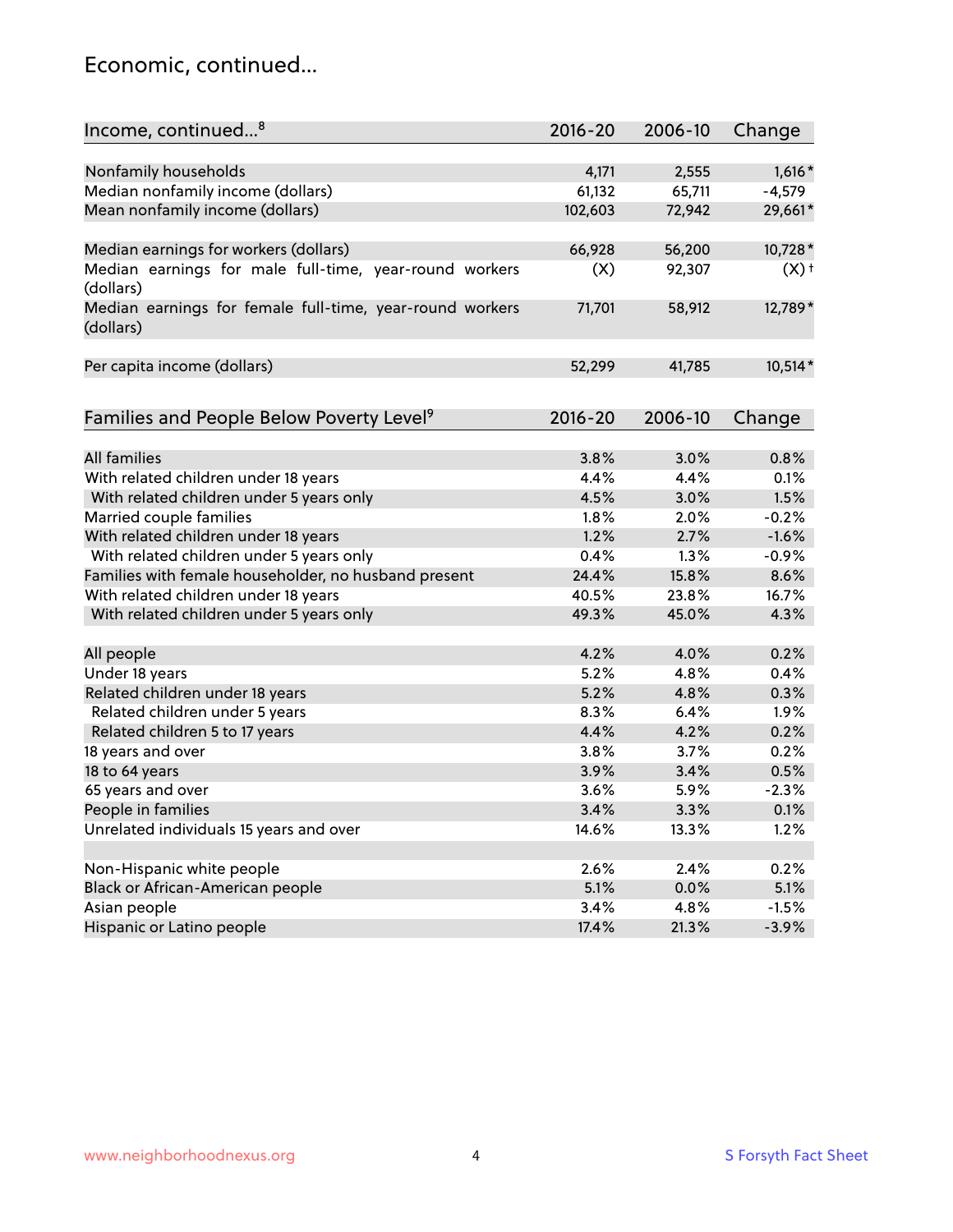## Employment

| Employment Status <sup>10</sup>                               | $2016 - 20$ | 2006-10 | Change     |
|---------------------------------------------------------------|-------------|---------|------------|
|                                                               |             |         |            |
| Population 16 years and over                                  | 59,275      | 34,870  | 24,405*    |
| In labor force                                                | 69.3%       | 71.0%   | $-1.7%$    |
| Civilian labor force                                          | 69.2%       | 71.0%   | $-1.8%$    |
| Employed                                                      | 67.0%       | 67.5%   | $-0.5%$    |
| Unemployed                                                    | 2.2%        | 3.5%    | $-1.3%$    |
| <b>Armed Forces</b>                                           | 0.1%        | 0.0%    | 0.0%       |
| Not in labor force                                            | 30.7%       | 29.0%   | 1.7%       |
|                                                               |             |         |            |
| Civilian labor force                                          | 41,030      | 24,751  | 16,279*    |
| <b>Unemployment Rate</b>                                      | 3.2%        | 4.9%    | $-1.7%$    |
| Females 16 years and over                                     | 30,289      | 17,686  | 12,603*    |
| In labor force                                                | 59.0%       | 58.9%   | 0.0%       |
| Civilian labor force                                          | 59.0%       | 58.9%   | 0.0%       |
| Employed                                                      | 56.7%       | 56.2%   | 0.6%       |
|                                                               |             |         |            |
| Own children of the householder under 6 years                 | 6,081       | 5,916   | 165        |
| All parents in family in labor force                          | 55.6%       | 51.6%   | 4.0%       |
|                                                               |             |         |            |
| Own children of the householder 6 to 17 years                 | 17,213      | 10,412  | $6,801*$   |
| All parents in family in labor force                          | 65.2%       | 61.2%   | 4.0%       |
|                                                               |             |         |            |
| Industry <sup>11</sup>                                        | $2016 - 20$ | 2006-10 | Change     |
| Civilian employed population 16 years and over                | 39,697      | 23,528  | 16,169*    |
| Agriculture, forestry, fishing and hunting, and mining        | 0.3%        | 0.2%    | 0.1%       |
| Construction                                                  | 3.7%        | 5.2%    | $-1.6%$    |
| Manufacturing                                                 | 8.1%        | 10.8%   | $-2.7%$ *  |
| Wholesale trade                                               | 3.6%        | 6.6%    | $-2.9\%$ * |
| Retail trade                                                  | 10.5%       | 9.9%    | 0.6%       |
| Transportation and warehousing, and utilities                 | 3.8%        | 2.9%    | 0.8%       |
| Information                                                   | 6.8%        | 5.8%    | 1.0%       |
| Finance and insurance, and real estate and rental and leasing | 10.9%       | 12.2%   | $-1.3%$    |
| Professional, scientific, and management, and administrative  | 25.5%       | 20.0%   | 5.5%*      |
| and waste management services                                 |             |         |            |
| Educational services, and health care and social assistance   | 14.9%       | 14.1%   | 0.8%       |
| Arts, entertainment, and recreation, and accommodation and    | 7.6%        | 6.3%    | 1.4%       |
| food services                                                 |             |         |            |
| Other services, except public administration                  | 2.8%        | 4.0%    | $-1.2%$    |
| Public administration                                         | 1.4%        | 1.9%    | $-0.5%$    |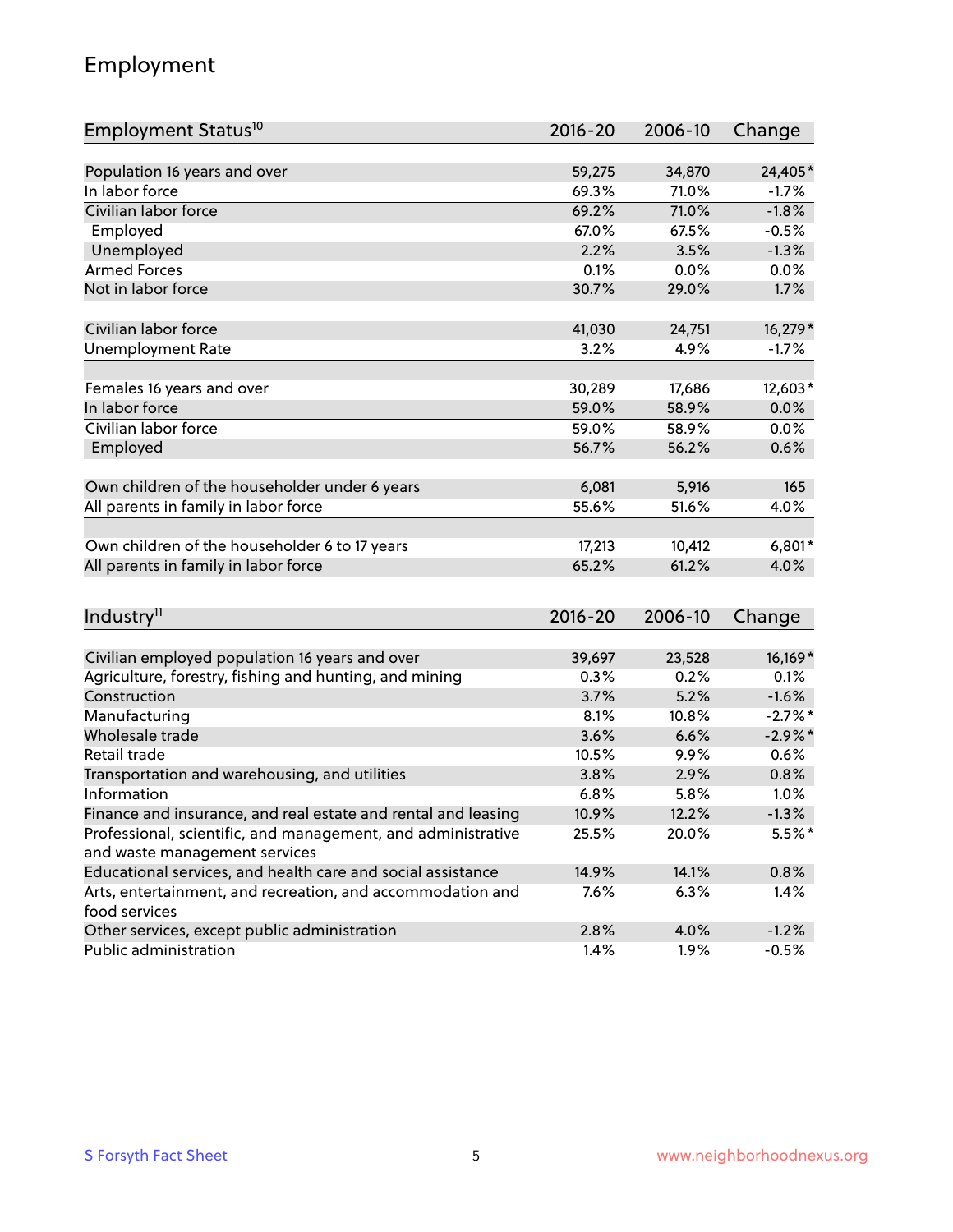# Employment, continued...

| Occupation <sup>12</sup>                                                    | $2016 - 20$ | 2006-10 | Change     |
|-----------------------------------------------------------------------------|-------------|---------|------------|
| Civilian employed population 16 years and over                              | 39,697      | 23,528  | 16,169*    |
| Management, business, science, and arts occupations                         | 62.0%       | 56.2%   | 5.8%       |
| Service occupations                                                         | 8.6%        | 9.4%    | $-0.8%$    |
| Sales and office occupations                                                | 21.8%       | 25.9%   | $-4.1\%$ * |
|                                                                             |             | 4.7%    |            |
| Natural<br>and<br>resources,<br>construction,<br>maintenance<br>occupations | 3.0%        |         | $-1.7%$    |
| Production, transportation, and material moving occupations                 | 4.6%        | 3.9%    | 0.7%       |
| Class of Worker <sup>13</sup>                                               | $2016 - 20$ | 2006-10 | Change     |
|                                                                             |             |         |            |
| Civilian employed population 16 years and over                              | 39,697      | 23,528  | 16,169*    |
| Private wage and salary workers                                             | 87.2%       | 88.0%   | $-0.7%$    |
| Government workers                                                          | 6.1%        | 7.6%    | $-1.4%$    |
| Self-employed in own not incorporated business workers                      | 6.3%        | 4.1%    | $2.2\%$ *  |
| Unpaid family workers                                                       | 0.4%        | 0.4%    | 0.0%       |
| Job Flows <sup>14</sup>                                                     | 2019        | 2010    | Change     |
|                                                                             |             |         |            |
| Total Jobs in district                                                      | 44,190      | 27,603  | 16,587     |
| Held by residents of district                                               | 9.5%        | 9.2%    | 0.3%       |
| Held by non-residents of district                                           | 90.5%       | 90.8%   | $-0.3%$    |
| Jobs by Industry Sector <sup>15</sup>                                       | 2019        | 2010    | Change     |
|                                                                             |             |         |            |
| Total Jobs in district                                                      | 44,190      | 27,603  | 16,587     |
| Goods Producing sectors                                                     | 22.4%       | 24.4%   | $-2.0%$    |
| Trade, Transportation, and Utilities sectors                                | 22.7%       | 24.7%   | $-2.0%$    |
| All Other Services sectors                                                  | 54.9%       | 50.8%   | 4.0%       |
| Total Jobs in district held by district residents                           | 4,188       | 2,538   | 1,650      |
| <b>Goods Producing sectors</b>                                              | 15.1%       | 15.2%   | $-0.1%$    |
| Trade, Transportation, and Utilities sectors                                | 14.9%       | 16.9%   | $-2.0%$    |
| All Other Services sectors                                                  | 70.0%       | 67.9%   | 2.1%       |
|                                                                             |             |         |            |
| Jobs by Earnings <sup>16</sup>                                              | 2019        | 2010    | Change     |
|                                                                             |             |         |            |
| Total Jobs in district                                                      | 44,190      | 27,603  | 16,587     |
| Jobs with earnings \$1250/month or less                                     | 20.0%       | 19.1%   | 0.9%       |
| Jobs with earnings \$1251/month to \$3333/month                             | 29.7%       | 35.4%   | $-5.7%$    |
| Jobs with earnings greater than \$3333/month                                | 50.3%       | 45.5%   | 4.8%       |
| Total Jobs in district held by district residents                           | 4,188       | 2,538   | 1,650      |
| Jobs with earnings \$1250/month or less                                     | 25.7%       | 22.5%   | 3.1%       |
| Jobs with earnings \$1251/month to \$3333/month                             | 25.6%       | 25.9%   | $-0.3%$    |
| Jobs with earnings greater than \$3333/month                                | 48.7%       | 51.6%   | $-2.8%$    |
|                                                                             |             |         |            |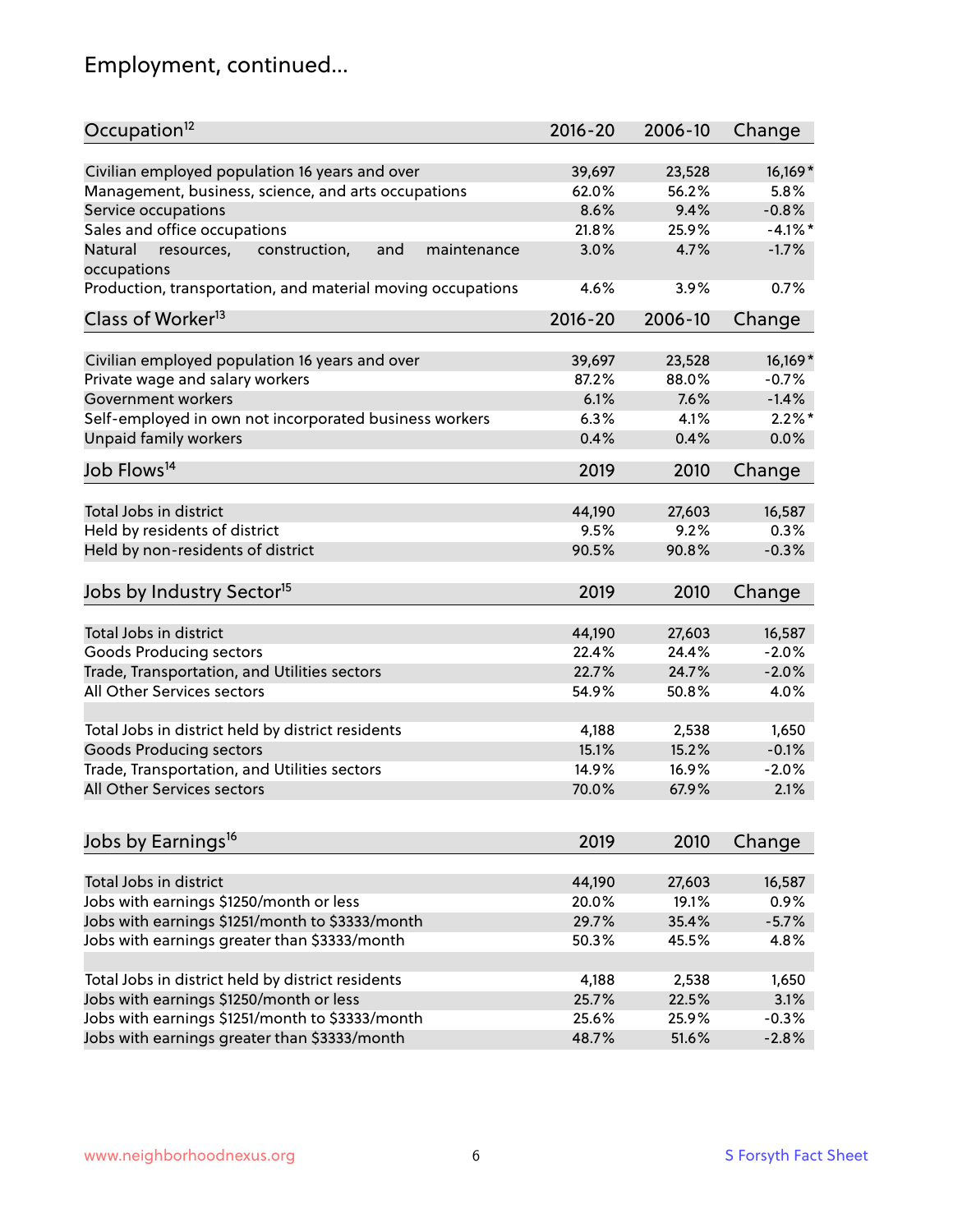# Employment, continued...

| Jobs by Age of Worker <sup>17</sup>               | 2019   | 2010   | Change   |
|---------------------------------------------------|--------|--------|----------|
|                                                   |        |        |          |
| Total Jobs in district                            | 44,190 | 27,603 | 16,587   |
| Jobs with workers age 29 or younger               | 21.1%  | 20.6%  | 0.5%     |
| Jobs with workers age 30 to 54                    | 56.7%  | 64.2%  | $-7.6%$  |
| Jobs with workers age 55 or older                 | 22.3%  | 15.1%  | 7.1%     |
|                                                   |        |        |          |
| Total Jobs in district held by district residents | 4,188  | 2,538  | 1,650    |
| Jobs with workers age 29 or younger               | 19.1%  | 16.2%  | 2.9%     |
| Jobs with workers age 30 to 54                    | 59.3%  | 70.8%  | $-11.5%$ |
| Jobs with workers age 55 or older                 | 21.7%  | 13.0%  | 8.6%     |
|                                                   |        |        |          |

#### Education

| School Enrollment <sup>18</sup>                | $2016 - 20$ | 2006-10 | Change     |
|------------------------------------------------|-------------|---------|------------|
|                                                |             |         |            |
| Population 3 years and over enrolled in school | 24,805      | 15,209  | 9,596*     |
| Nursery school, preschool                      | 8.2%        | 11.7%   | $-3.5%$ *  |
| Kindergarten                                   | 6.2%        | 8.1%    | $-2.0\%$ * |
| Elementary school (grades 1-8)                 | 46.0%       | 47.8%   | $-1.8\%$   |
| High school (grades 9-12)                      | 23.6%       | 17.6%   | $6.0\%$ *  |
| College or graduate school                     | 16.0%       | 14.7%   | 1.3%       |
| Educational Attainment <sup>19</sup>           | $2016 - 20$ | 2006-10 | Change     |
|                                                |             |         |            |
| Population 25 years and over                   | 51,169      | 31,573  | 19,596*    |
| Less than 9th grade                            | 2.6%        | 3.1%    | $-0.6%$    |
| 9th to 12th grade, no diploma                  | 2.5%        | 2.4%    | 0.1%       |
| High school graduate (includes equivalency)    | 9.0%        | 13.0%   | $-4.0\%$ * |
| Some college, no degree                        | 12.7%       | 15.9%   | $-3.2\%$ * |
| Associate's degree                             | 5.5%        | 6.3%    | $-0.8%$    |
| Bachelor's degree                              | 40.2%       | 40.7%   | $-0.5%$    |
| Graduate or professional degree                | 27.5%       | 18.6%   | $8.9\%$ *  |
|                                                |             |         |            |
| Percent high school graduate or higher         | 95.0%       | 94.5%   | $0.4\%$    |
| Percent bachelor's degree or higher            | 67.8%       | 59.3%   | $8.5\%$ *  |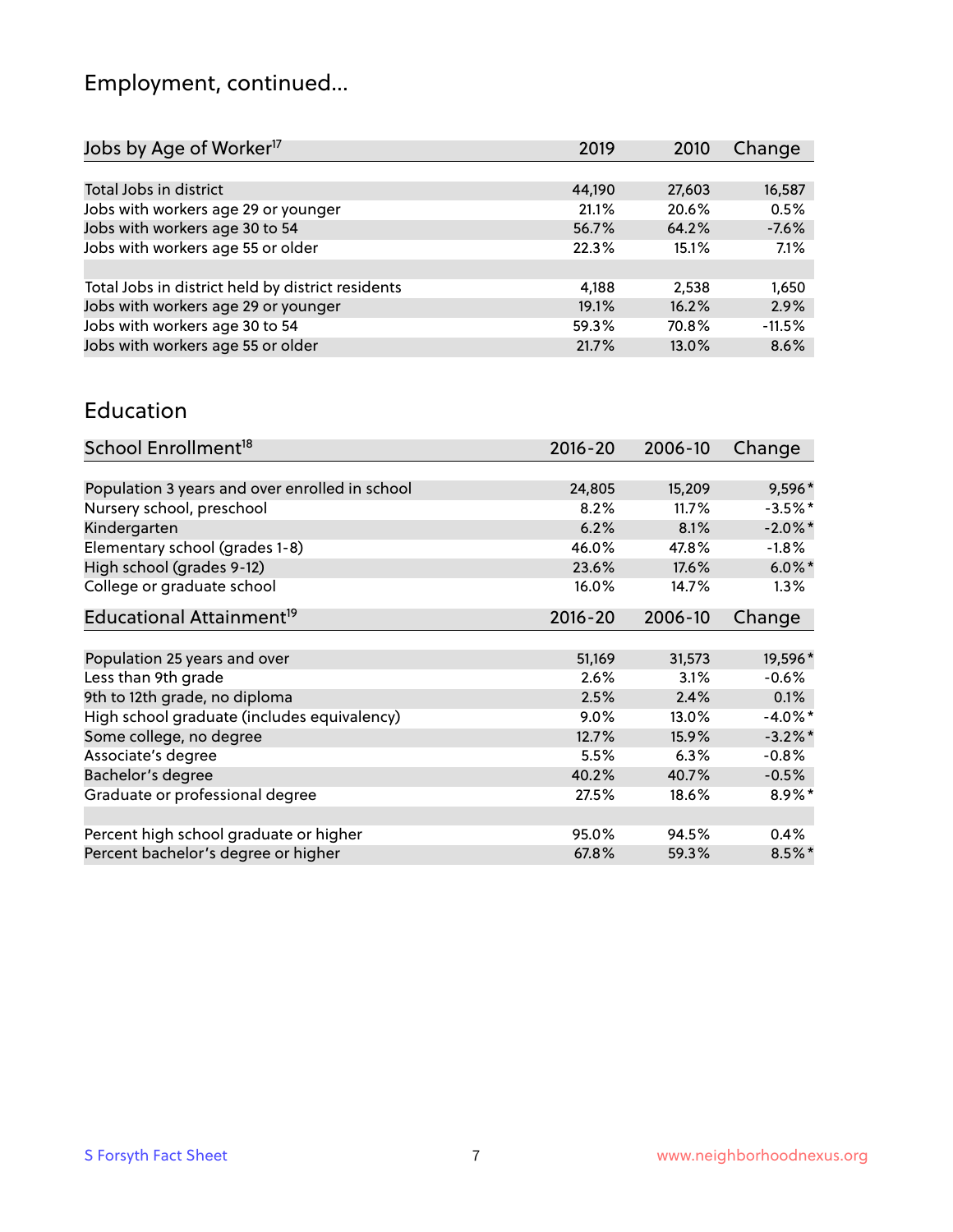## Housing

| Households by Type <sup>20</sup>                     | 2016-20     | 2006-10 | Change     |
|------------------------------------------------------|-------------|---------|------------|
|                                                      |             |         |            |
| <b>Total households</b>                              | 26,365      | 16,230  | 10,135*    |
| Family households (families)                         | 84.2%       | 84.3%   | $-0.1%$    |
| With own children under 18 years                     | 51.3%       | 51.5%   | $-0.2%$    |
| Married-couple family                                | 74.4%       | 75.5%   | $-1.1%$    |
| With own children of the householder under 18 years  | 46.3%       | 46.8%   | $-0.5%$    |
| Male householder, no wife present, family            | 2.7%        | 2.4%    | 0.3%       |
| With own children of the householder under 18 years  | 1.4%        | 0.6%    | 0.8%       |
| Female householder, no husband present, family       | 7.1%        | 6.4%    | 0.7%       |
| With own children of the householder under 18 years  | 3.6%        | 4.1%    | $-0.5%$    |
| Nonfamily households                                 | 15.8%       | 15.7%   | 0.1%       |
| Householder living alone                             | 12.4%       | 12.9%   | $-0.5%$    |
| 65 years and over                                    | 4.4%        | 3.5%    | 0.9%       |
|                                                      |             |         |            |
| Households with one or more people under 18 years    | 52.5%       | 53.5%   | $-1.0%$    |
| Households with one or more people 65 years and over | 20.1%       | 14.3%   | $5.8\%$ *  |
|                                                      |             |         |            |
| Average household size                               | 3.05        | 3.09    | $-0.04*$   |
| Average family size                                  | 3.35        | 3.40    | $-0.05$    |
| Housing Occupancy <sup>21</sup>                      | 2016-20     | 2006-10 | Change     |
|                                                      |             |         |            |
| Total housing units                                  | 27,209      | 17,293  | 9,916*     |
| Occupied housing units                               | 96.9%       | 93.9%   | $3.0\%$ *  |
| Vacant housing units                                 | 3.1%        | 6.1%    | $-3.0\%$ * |
|                                                      | 0.8         | 3.5     | $-2.7$     |
| Homeowner vacancy rate                               |             |         |            |
| Rental vacancy rate                                  | 5.7         | 12.1    | $-6.4$     |
| Units in Structure <sup>22</sup>                     | $2016 - 20$ | 2006-10 | Change     |
|                                                      |             |         |            |
| Total housing units                                  | 27,209      | 17,293  | $9,916*$   |
| 1-unit, detached                                     | 80.7%       | 87.5%   | $-6.8\%$ * |
| 1-unit, attached                                     | 9.3%        | 8.5%    | 0.8%       |
| 2 units                                              | 0.1%        | 0.3%    | $-0.3%$    |
| 3 or 4 units                                         | 0.2%        | 0.0%    | 0.2%       |
| 5 to 9 units                                         | 0.6%        | 0.3%    | 0.3%       |
| 10 to 19 units                                       | 1.8%        | 0.1%    | 1.6%       |
| 20 or more units                                     | 4.8%        | 0.6%    | 4.2%       |
| Mobile home                                          | 2.6%        | 2.6%    | $0.0\%$    |
| Boat, RV, van, etc.                                  | 0.0%        | 0.0%    | 0.0%       |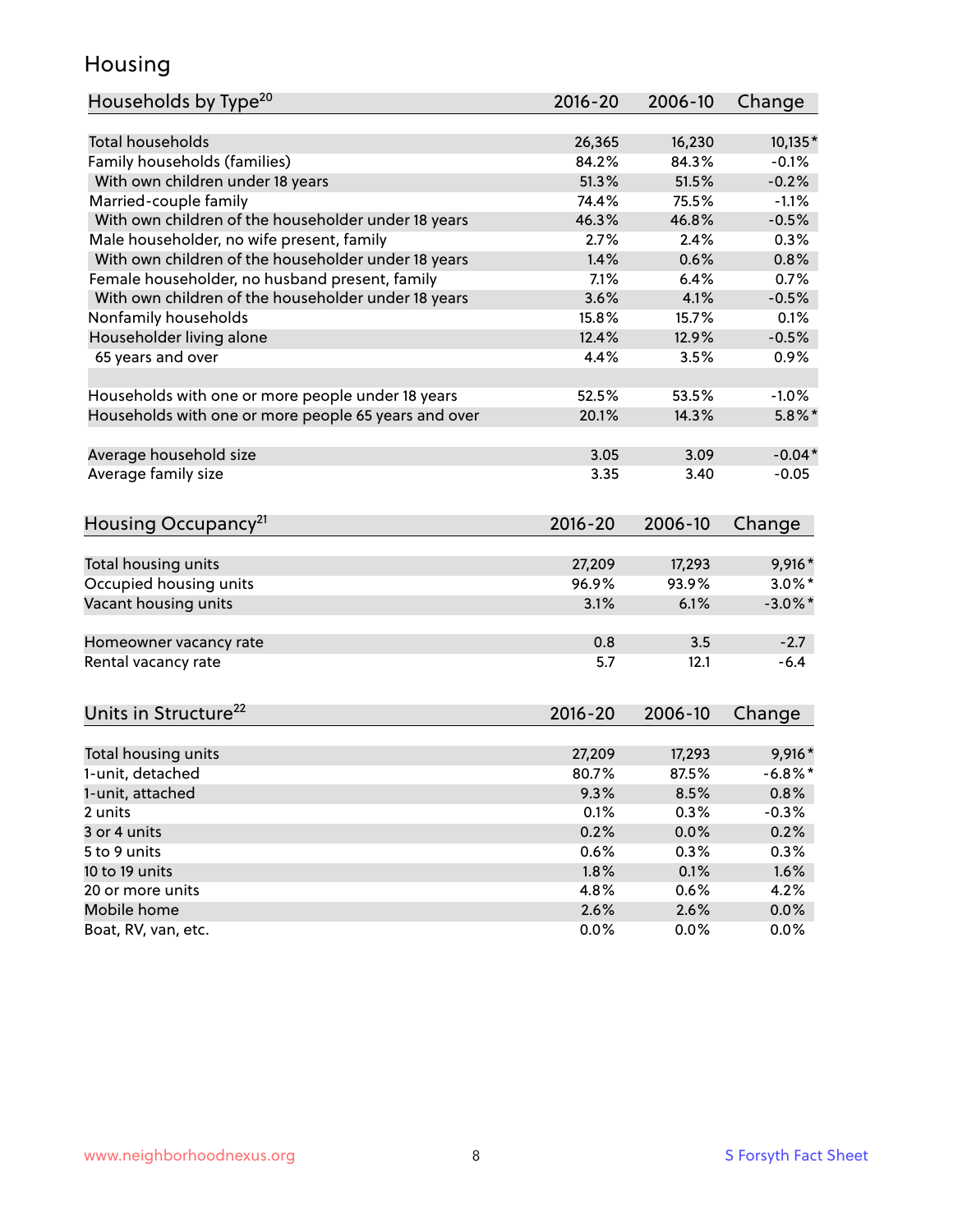## Housing, Continued...

| Year Structure Built <sup>23</sup>             | 2016-20     | 2006-10 | Change      |
|------------------------------------------------|-------------|---------|-------------|
| Total housing units                            | 27,209      | 17,293  | $9,916*$    |
| Built 2014 or later                            | 16.5%       | (X)     | (X)         |
| Built 2010 to 2013                             | 12.1%       | (X)     | (X)         |
| Built 2000 to 2009                             | 35.9%       | 50.4%   | $-14.5%$ *  |
| Built 1990 to 1999                             | 26.4%       | 39.4%   | $-13.0\%$ * |
| Built 1980 to 1989                             | 5.0%        | 4.4%    | 0.7%        |
| Built 1970 to 1979                             | 2.6%        | 1.8%    | 0.8%        |
| Built 1960 to 1969                             | 0.5%        | 2.0%    | $-1.5%$     |
| Built 1950 to 1959                             | 0.2%        | 0.4%    | $-0.2%$     |
| Built 1940 to 1949                             | 0.1%        | 0.3%    | $-0.2%$     |
| Built 1939 or earlier                          | 0.6%        | 1.2%    | $-0.6%$     |
| Housing Tenure <sup>24</sup>                   | $2016 - 20$ | 2006-10 | Change      |
|                                                |             |         |             |
| Occupied housing units                         | 26,365      | 16,230  | 10,135*     |
| Owner-occupied                                 | 84.3%       | 92.8%   | $-8.5%$ *   |
| Renter-occupied                                | 15.7%       | 7.2%    | $8.5\%$ *   |
| Average household size of owner-occupied unit  | 3.14        | 3.11    | 0.03        |
| Average household size of renter-occupied unit | 2.60        | 2.95    | $-0.35$     |
| Residence 1 Year Ago <sup>25</sup>             | $2016 - 20$ | 2006-10 | Change      |
|                                                |             |         |             |
| Population 1 year and over                     | 79,649      | 49,409  | 30,240*     |
| Same house                                     | 89.2%       | 90.0%   | $-0.8%$     |
| Different house in the U.S.                    | 10.0%       | 9.6%    | 0.4%        |
| Same county                                    | 2.5%        | 2.0%    | 0.5%        |
| Different county                               | 7.5%        | 7.7%    | $-0.1%$     |
| Same state                                     | 4.9%        | 4.6%    | 0.3%        |
| Different state                                | 2.6%        | 3.0%    | $-0.4%$     |
| Abroad                                         | 0.8%        | 0.3%    | 0.4%        |
| Value of Housing Unit <sup>26</sup>            | $2016 - 20$ | 2006-10 | Change      |
| Owner-occupied units                           | 22,215      | 15,061  | $7,154*$    |
| Less than \$50,000                             | 0.9%        | 1.3%    | $-0.4%$     |
| \$50,000 to \$99,999                           | 0.5%        | 0.6%    | $-0.1%$     |
| \$100,000 to \$149,999                         | 1.0%        | 1.9%    | $-0.9%$     |
| \$150,000 to \$199,999                         | 1.3%        | 7.8%    | $-6.5%$ *   |
| \$200,000 to \$299,999                         | 10.6%       | 28.4%   | $-17.8\%$ * |
| \$300,000 to \$499,999                         | 57.7%       | 39.3%   | 18.4%*      |
| \$500,000 to \$999,999                         | 25.8%       | 18.7%   | $7.1\%$ *   |
| \$1,000,000 or more                            | 2.2%        | 1.9%    | 0.3%        |
| Median (dollars)                               | 428,277     | 338,582 | 89,695*     |
| Mortgage Status <sup>27</sup>                  | $2016 - 20$ | 2006-10 | Change      |
| Owner-occupied units                           | 22,215      | 15,061  | $7,154*$    |
| Housing units with a mortgage                  | 79.2%       | 86.9%   | $-7.7%$ *   |
| Housing units without a mortgage               | 20.8%       | 13.1%   | $7.7\%$ *   |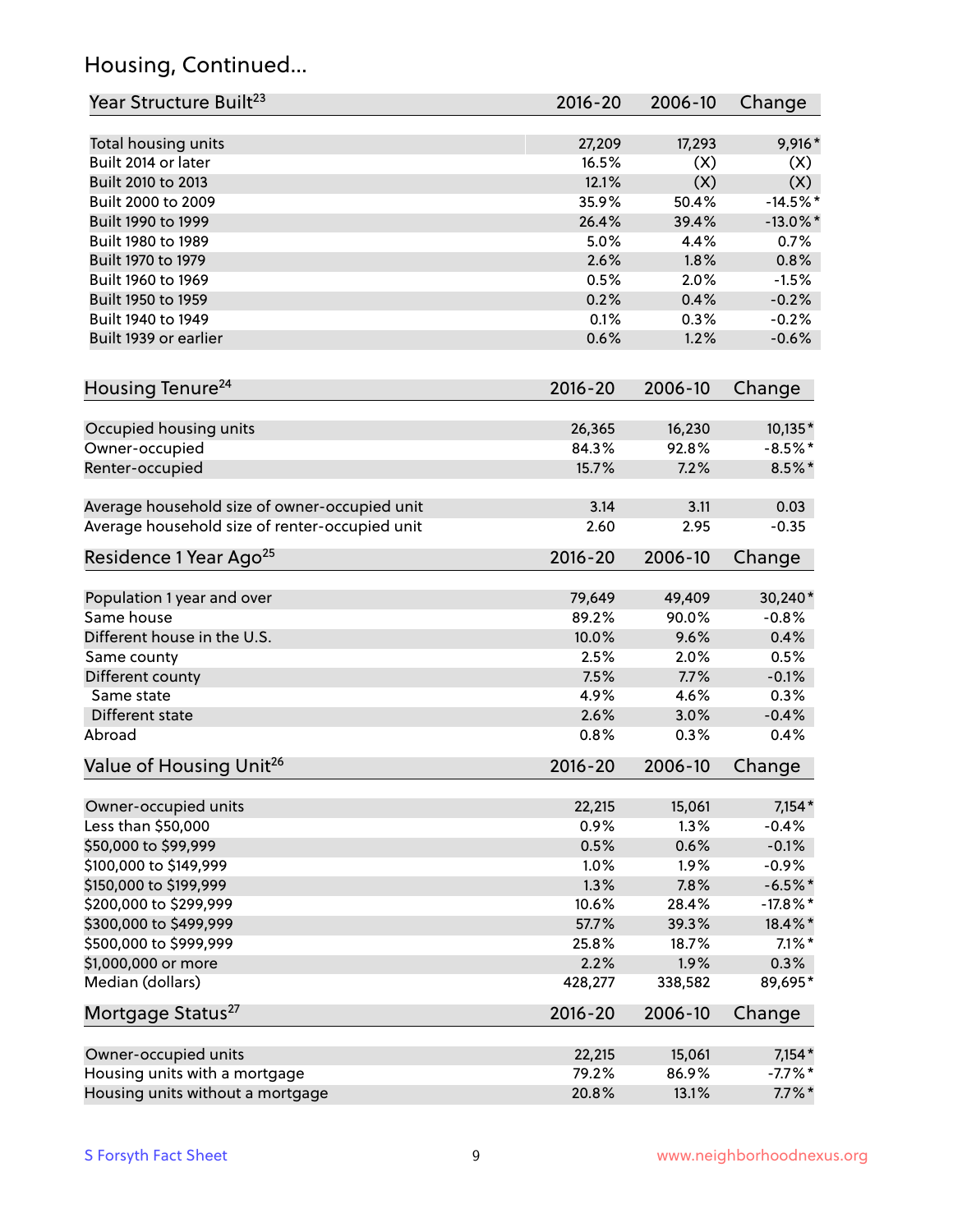## Housing, Continued...

| Selected Monthly Owner Costs <sup>28</sup>                                            | 2016-20     | 2006-10   | Change     |
|---------------------------------------------------------------------------------------|-------------|-----------|------------|
| Housing units with a mortgage                                                         | 17,587      | 13,090    | 4,497*     |
| Less than \$300                                                                       | 0.4%        | 0.1%      | 0.3%       |
| \$300 to \$499                                                                        | 0.2%        | 0.0%      | 0.2%       |
| \$500 to \$999                                                                        | 2.2%        | 3.5%      | $-1.3%$    |
| \$1,000 to \$1,499                                                                    | 8.5%        | 11.1%     | $-2.6%$    |
| \$1,500 to \$1,999                                                                    | 22.3%       | 29.4%     | $-7.1\%$ * |
| \$2,000 to \$2,999                                                                    | 44.4%       | 36.1%     | $8.3\%$ *  |
| \$3,000 or more                                                                       | 22.0%       | 19.8%     | 2.2%       |
| Median (dollars)                                                                      | 2,348       | 2,135     | $213*$     |
| Housing units without a mortgage                                                      | 4,628       | 1,971     | $2,657*$   |
| Less than \$150                                                                       | 0.0%        | 0.0%      | 0.0%       |
| \$150 to \$249                                                                        | 1.9%        | 4.8%      | $-2.9%$    |
| \$250 to \$349                                                                        | 7.5%        | 19.6%     | $-12.1%$   |
| \$350 to \$499                                                                        | 23.7%       | 25.7%     | $-2.0%$    |
| \$500 to \$699                                                                        | 25.4%       | 27.2%     | $-1.8%$    |
| \$700 or more                                                                         | 41.5%       | 22.7%     | 18.9%*     |
| Median (dollars)                                                                      | 633         | 499       | $134*$     |
| Selected Monthly Owner Costs as a Percentage of<br>Household Income <sup>29</sup>     | $2016 - 20$ | 2006-10   | Change     |
| Housing units with a mortgage (excluding units where<br>SMOCAPI cannot be computed)   | 17,496      | 12,962    | 4,534*     |
| Less than 20.0 percent                                                                | 58.3%       | 40.4%     | 17.9%*     |
| 20.0 to 24.9 percent                                                                  | 17.8%       | 16.5%     | 1.3%       |
| 25.0 to 29.9 percent                                                                  | 7.7%        | 13.3%     | $-5.6\%$ * |
| 30.0 to 34.9 percent                                                                  | 5.1%        | 9.6%      | $-4.5%$ *  |
| 35.0 percent or more                                                                  | 11.1%       | 20.2%     | $-9.2%$ *  |
| Not computed                                                                          | 91          | 128       | $-37$      |
| Housing unit without a mortgage (excluding units where<br>SMOCAPI cannot be computed) | 4,517       | 1,971     | 2,546*     |
| Less than 10.0 percent                                                                | 67.8%       | 64.8%     | 2.9%       |
| 10.0 to 14.9 percent                                                                  | 12.6%       | 16.2%     | $-3.5%$    |
| 15.0 to 19.9 percent                                                                  | 5.4%        | 3.8%      | 1.6%       |
| 20.0 to 24.9 percent                                                                  | 8.3%        | 2.6%      | 5.7%       |
| 25.0 to 29.9 percent                                                                  | 1.7%        | 1.0%      | 0.7%       |
| 30.0 to 34.9 percent                                                                  | 0.2%        | 2.5%      | $-2.3%$    |
| 35.0 percent or more                                                                  | 4.1%        | 9.1%      | $-5.0%$    |
| Not computed                                                                          | 111         | $\pmb{0}$ | 111        |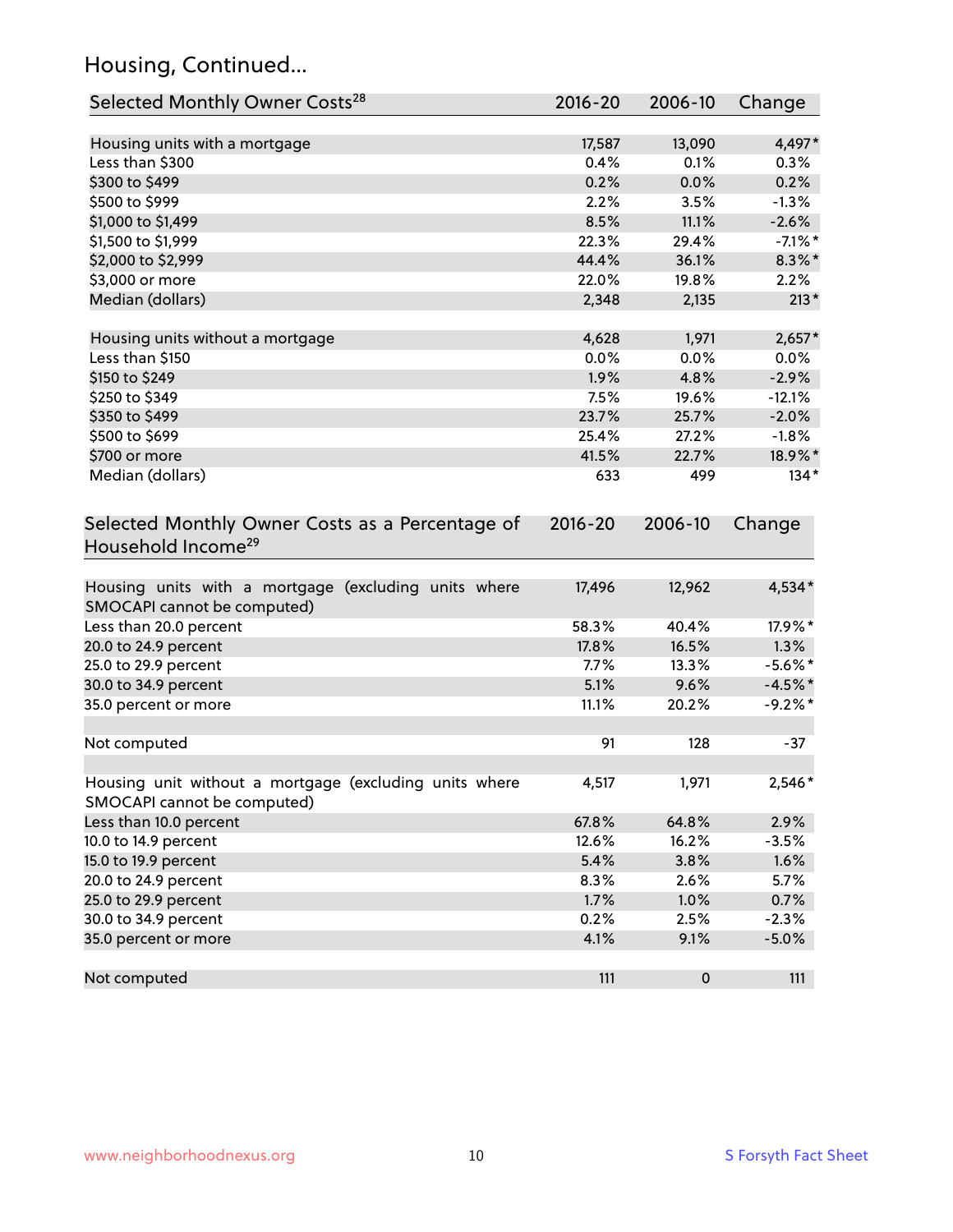## Housing, Continued...

| Gross Rent <sup>30</sup>                                     | 2016-20 | 2006-10 | Change     |
|--------------------------------------------------------------|---------|---------|------------|
| Occupied units paying rent                                   | 4,012   | 1,134   | 2,878 *    |
| Less than \$200                                              | 0.0%    | 0.0%    | $0.0\%$    |
| \$200 to \$499                                               | 2.2%    | 6.8%    | $-4.6%$    |
| \$500 to \$749                                               | 7.5%    | 2.7%    | 4.7%       |
| \$750 to \$999                                               | 4.7%    | 20.9%   | $-16.2%$   |
| \$1,000 to \$1,499                                           | 25.2%   | 40.6%   | $-15.4%$   |
| \$1,500 to \$1,999                                           | 35.0%   | 23.2%   | 11.8%      |
| \$2,000 or more                                              | 25.4%   | 5.8%    | 19.6%      |
| Median (dollars)                                             | 1,649   | 1,570   | 78         |
| No rent paid                                                 | 138     | 35      | 103        |
| Gross Rent as a Percentage of Household Income <sup>31</sup> | 2016-20 | 2006-10 | Change     |
| Occupied units paying rent (excluding units where GRAPI      | 3,969   | 1,134   | 2,835*     |
| cannot be computed)<br>Less than 15.0 percent                | 11.2%   | 10.8%   | 0.4%       |
| 15.0 to 19.9 percent                                         | 14.3%   | 18.0%   | $-3.7%$    |
| 20.0 to 24.9 percent                                         | 14.0%   | 23.8%   | $-9.8%$    |
| 25.0 to 29.9 percent                                         | 9.9%    | 11.4%   | $-1.5%$    |
| 30.0 to 34.9 percent                                         | 6.7%    | 11.8%   | $-5.1%$    |
| 35.0 percent or more                                         | 43.9%   | 24.2%   | 19.8%      |
| Not computed                                                 | 181     | 35      | 146        |
| Transportation                                               |         |         |            |
| Commuting to Work <sup>32</sup>                              | 2016-20 | 2006-10 | Change     |
| Workers 16 years and over                                    | 39,224  | 23,172  | 16,052*    |
| Car, truck, or van - drove alone                             | 70.4%   | 78.7%   | $-8.2\%$ * |
| Car, truck, or van - carpooled                               | 6.3%    | 6.6%    | $-0.3%$    |
| Public transportation (excluding taxicab)                    | 1.0%    | 0.8%    | 0.2%       |
| Walked                                                       | 0.6%    | 0.7%    | $-0.1%$    |
| Other means                                                  | 1.0%    | 1.9%    | $-0.8%$    |
| Worked at home                                               | 20.6%   | 11.3%   | $9.3\%$ *  |
| Mean travel time to work (minutes)                           | 32.5    | 30.6    | $1.9*$     |
| Vehicles Available <sup>33</sup>                             | 2016-20 | 2006-10 | Change     |
| Occupied housing units                                       | 26,365  | 16,230  | 10,135*    |
| No vehicles available                                        | 1.2%    | 1.4%    | $-0.2%$    |
| 1 vehicle available                                          | 20.0%   | 16.4%   | $3.5\%$ *  |
| 2 vehicles available                                         | 52.4%   | 61.5%   | $-9.1\%$ * |
| 3 or more vehicles available                                 | 26.4%   | 20.6%   | 5.7%       |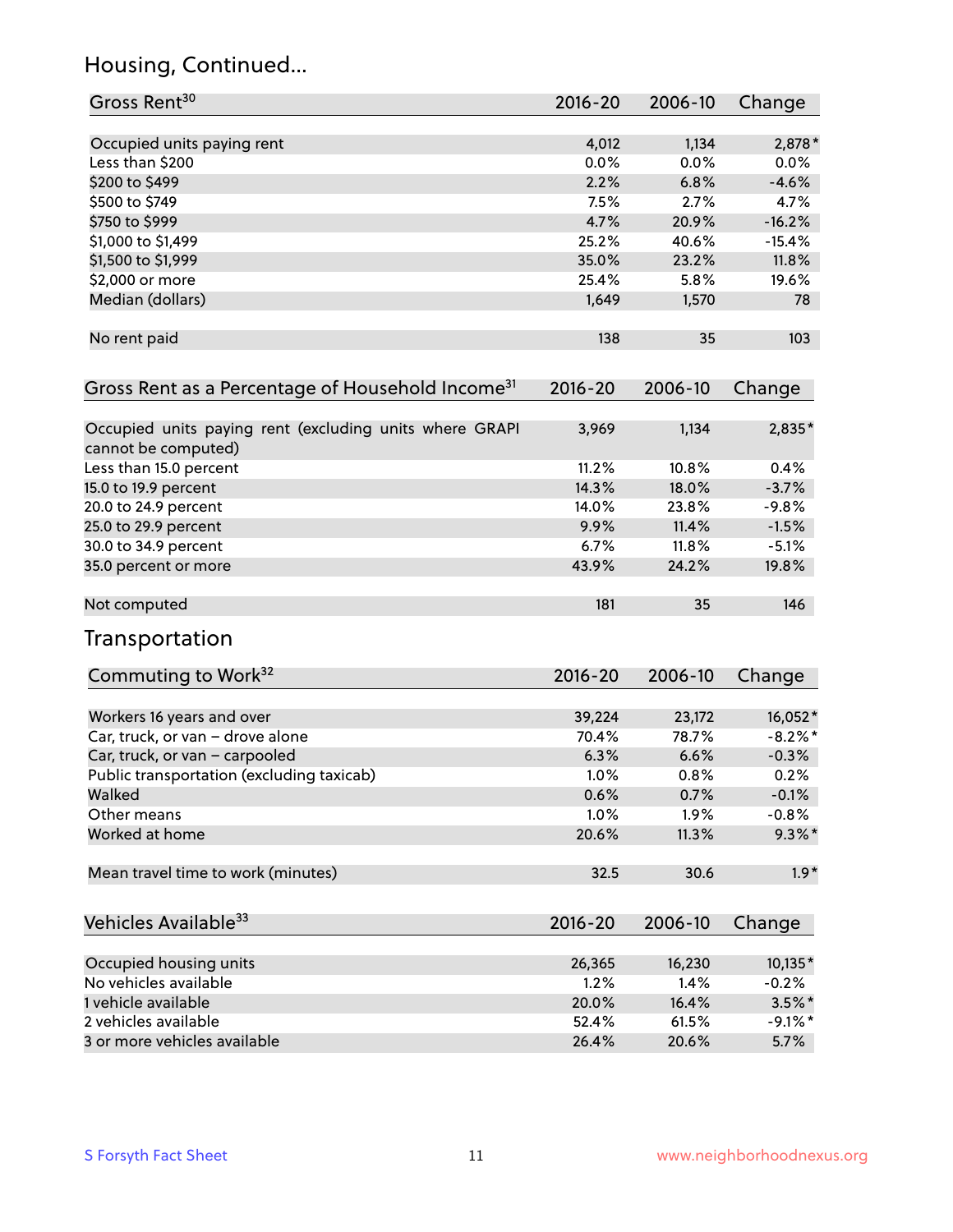#### Health

| Health Insurance coverage <sup>34</sup> | 2016-20 |
|-----------------------------------------|---------|
|-----------------------------------------|---------|

| Civilian Noninstitutionalized Population                | 80,511 |
|---------------------------------------------------------|--------|
| With health insurance coverage                          | 93.1%  |
| With private health insurance coverage                  | 86.2%  |
| With public health coverage                             | 12.7%  |
| No health insurance coverage                            | 6.9%   |
| Civilian Noninstitutionalized Population Under 19 years | 25,024 |
| No health insurance coverage                            | 4.8%   |
| Civilian Noninstitutionalized Population 19 to 64 years | 47,501 |
| In labor force:                                         | 38,146 |
| Employed:                                               | 36,964 |
| With health insurance coverage                          | 92.9%  |
| With private health insurance coverage                  | 92.4%  |
| With public coverage                                    | 0.9%   |
| No health insurance coverage                            | 7.1%   |
| Unemployed:                                             | 1,182  |
| With health insurance coverage                          | 81.0%  |
| With private health insurance coverage                  | 77.8%  |
| With public coverage                                    | 3.7%   |
| No health insurance coverage                            | 19.0%  |
| Not in labor force:                                     | 9,355  |
| With health insurance coverage                          | 86.5%  |
| With private health insurance coverage                  | 80.1%  |
| With public coverage                                    | 8.6%   |
| No health insurance coverage                            | 13.5%  |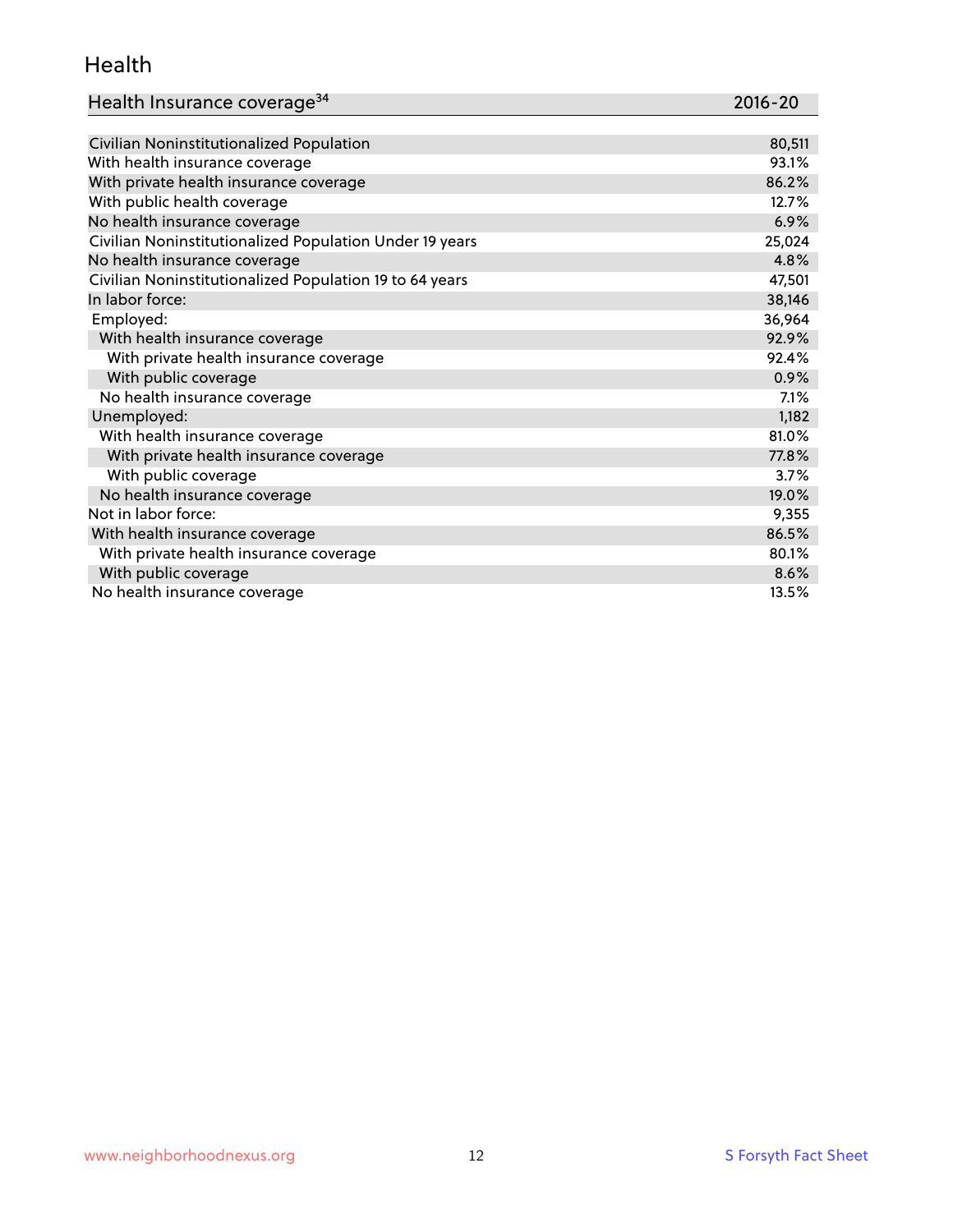## Employment Forecasts

| Forecast Employment by Sector <sup>35</sup>      | 2030     | 2020     | Change   |
|--------------------------------------------------|----------|----------|----------|
|                                                  |          |          |          |
| <b>All Sectors</b>                               | 42,841   | 40,921   | 4.7%     |
| Goods Producing                                  | 9,960    | 8,851    | 12.5%    |
| Agriculture, forestry, fishing and hunting       | 19       | 21       | $-9.5%$  |
| Mining                                           | 196      | 226      | $-13.3%$ |
| Construction                                     | 5,572    | 3,707    | 50.3%    |
| Manufacturing                                    | 4,173    | 4,897    | $-14.8%$ |
| Service Providing                                | 10,833   | 9,920    | 9.2%     |
| Wholesale trade                                  | 6,167    | 5,415    | 13.9%    |
| Retail trade                                     | 4,254    | 4,063    | 4.7%     |
| Transportation and warehousing                   | 412      | 442      | $-6.8%$  |
| <b>Utilities</b>                                 | $\Omega$ | $\Omega$ | 0.0%     |
| Information                                      | 413      | 425      | $-2.8%$  |
| <b>Financial activities</b>                      | 2,466    | 2,863    | $-13.9%$ |
| Finance and insurance                            | 1,887    | 2,284    | $-17.4%$ |
| Real estate and rental and leasing               | 579      | 579      | 0.0%     |
| Professional and business services               | 5,473    | 5,715    | $-4.2%$  |
| Professional, scientific, and technical services | 5,073    | 5,270    | $-3.7%$  |
| Management of companies and enterprises          | 400      | 445      | $-10.1%$ |
| <b>Education and health services</b>             | 4,404    | 4,134    | 6.5%     |
| <b>Education services</b>                        | 2,236    | 2,292    | $-2.4%$  |
| Health care and social assistance                | 2,168    | 1,842    | 17.7%    |
| Leisure and hospitality                          | 3,056    | 2,984    | 2.4%     |
| Arts, entertainment, and recreation              | 565      | 589      | $-4.1%$  |
| Accommodation and food services                  | 2,491    | 2,395    | 4.0%     |
| Other services, except public administration     | 867      | 914      | $-5.1%$  |
| Public administration                            | 31       | 26       | 19.2%    |

## Population Forecasts

| Population Forecasts <sup>36</sup> | 2030   | 2020   | Change   |
|------------------------------------|--------|--------|----------|
|                                    |        |        |          |
| <b>Total Population</b>            | 85.580 | 72.810 | $17.5\%$ |
| <b>Total Households</b>            | 29.981 | 25.159 | 19.2%    |